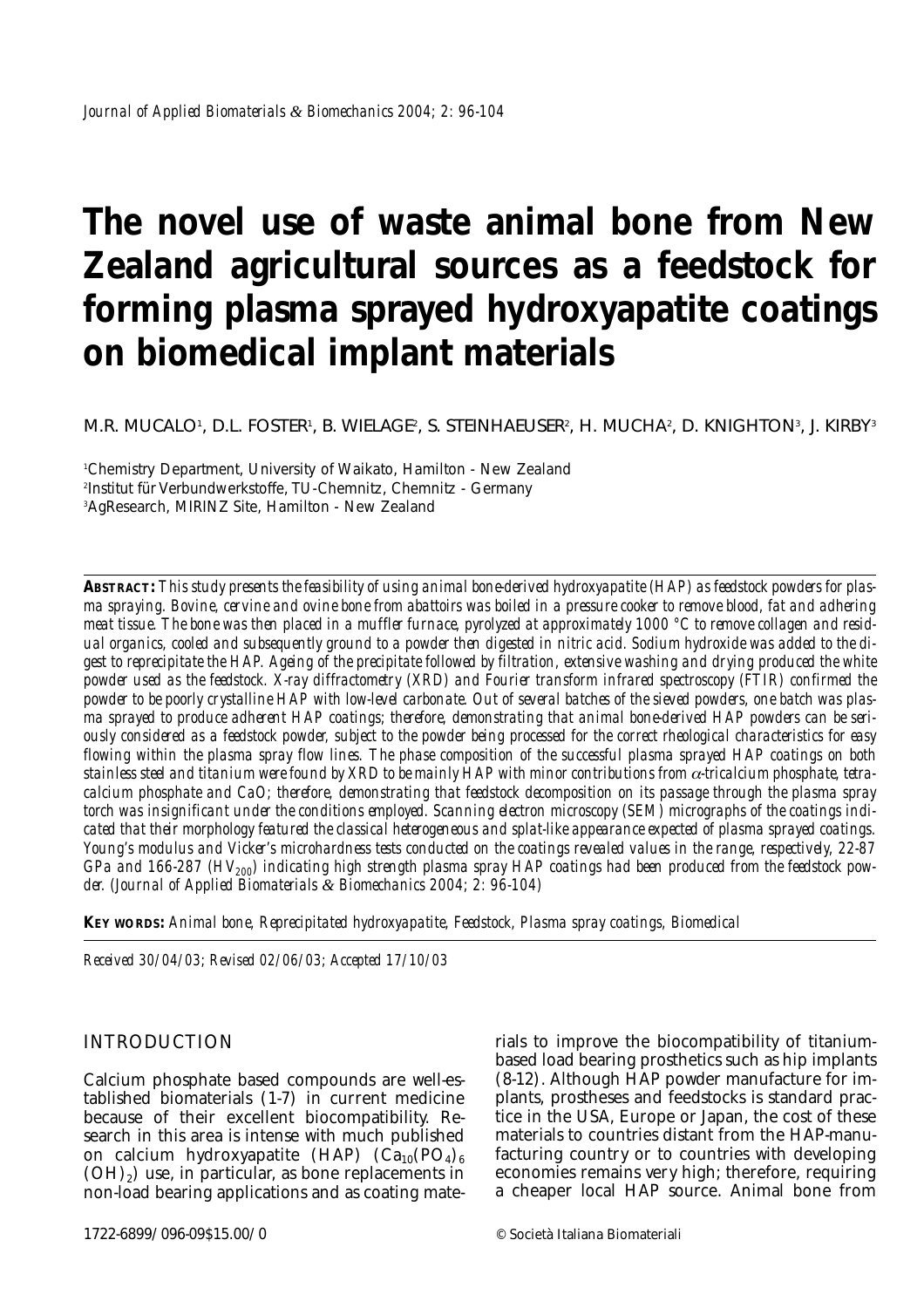abattoir processing, in particular from New Zealand, where the incidence of bovine spongiform encephalopathy (BSE) or other serious animal maladies like Foot and Mouth Disease is non-existent, could provide a niche market as a potentially cheap local source of extractable HAP especially if it can be used as a feedstock for plasma spraying onto titanium based implants. In Europe, animal derivedbone xenograft use is subject to strict regulation due to possible BSE transmission from livestock. For example, a product known as "LUBBOC T650" manufactured by a French company known as Ost Développement (and now owned by Osteotech Inc.) and marketed by various distributors (13) is stated to be a highly purified bovine xenograft (14- 16). Its manufacture required processing by stringent protocols under current French and European law. The Directives (13) with which it was stated that xenograft's manufacture had complied were: 1) French Directive III/3298/91-FR concerning the risk of the agent responsible for BSE and; 2) European Directive III/8115/89-EN concerning validation procedures for the elimination and inactivation of viral agents. Finally, the T650 Lubboc product was stated to have undergone final sterilization by accelerated electrons at 25 kGy in accordance with standard EN 552 followed by batch sterility control.

We dealt briefly, previously, with the issue of using cattle bone-derived powder for plasma spraying (17); however, no other research group has reported any study on the specific use of animal bone-derived HAP powders as plasma spray feedstocks. Given that plasma spray research is well-established in material science (8-12), the main purpose of this study (extending previously published studies and using a different method for bone processing) was to assess the feasibility of processed abattoir-derived animal bone as a novel feedstock powder for plasma sprayed HAP coatings on medical grade titanium and stainless steel substrates.

## MATERIALS AND METHODS

Raw bovine, ovine and cervine femurs and ribs were obtained from New Zealand Ministry of Agriculture and Fisheries approved local commercial butcheries and processing plants. The cut and uncut bones remained frozen until further processing. A lapidary push saw was used to cut the large bovine femurs. Cutting the smaller ovine and bovine femurs was unnecessary. Raw bone pieces were boiled for 6 hr in a 7.5 L domestic pressure cooker with the water replaced every 2 hr, to remove meat, bulk surface

fat and connective tissue. In contrast to bone-derived HAP prepared in an earlier published study (17) (which had been boiled, defatted and then dissolved directly in acid for eventual reprecipitation), bone in this study was dried for 24 hr at 120 °C and then calcined at approximately 1000 °C in a muffler furnace to remove all collagen and other organics. The resultant white bone was coarsely ground using a Bico adjustable pulverizer producing a coarse powder, which is referred to as "ground pyrolyzed bone powder". This powder was ground further in Germany to a talcum powder like fineness (and called "further ground pyrolyzed bone powder") in order that it could be tested as a plasma spray feedstock. The "reprecipitated bone powder" samples tested for plasma spray feedstocks were made by digesting ground pyrolyzed bone powder in 15%  $(w/v)$  HNO<sub>3</sub> within a 10 L round-bottomed quickfit flask with the filtration and then the precipitation of the digest solution in NaOH with  $Ca(NO<sub>3</sub>)<sub>2</sub>$ added in a nitrogen atmosphere. After a period of ageing, the voluminous white precipitate was filtered, thoroughly washed to remove nitrate and dried to produce a fine white powder. Several batches of reprecipitated pyrolyzed bone powder were prepared for use in Germany.

The powders were characterized by Fourier transform infrared spectroscopy(FTIR), X-ray diffractometry (XRD) and Malvern laser light scattering particle size analyzes. For the elemental analysis, the elements Fe, Cu, Mg, Na, Ni, Ca, Mn, Zn, Cd, K, Co, Cr, Hg, Pb, Al, As, Li, Sb, Sr, Ti and ions  $NO<sub>3</sub>$ and PO<sub>4</sub><sup>2</sup> were analyzed in powder using inductively coupled optical emission spectrometry (ICP-OES), inductively coupled mass spectrometry (ICP- $MS$ ), molybdovanadate colorimetry (for PO $_4^3$  determination only), and flow injection analysis (FIA) (for NO<sub>3</sub> nitrogen detection). Element extraction from the powder samples involved, in most cases,  $HC1/HNO<sub>3</sub>$  digestion, except for Pb, Cr and Ni, which involved  $HClO<sub>4</sub>/HNO<sub>3</sub>$  digestion. Nitrate ion was extracted with water from the powders, reduced to nitrite ion, and subsequently analyzed by FIA. The volume-based particle size distributions in the plasma spray feedstocks were measured using a Malvern Mastersizer S Long Bed with a MS17 sample introduction unit. The lens range was 300RF mm giving a size range of 0.05-900 µm. Beam length was 2.4 mm. Obscuration was between 10% and 20%. The data was analyzed using a polydisperse model with an assumed HAP particle density of 3.16 g  $\text{cm}^3$  (18). Malvern measurements were taken on both ultrasonicated and static (no ultrasonication applied) samples. XRD analysis was carried out by Industrial Research Ltd (Lower Hutt,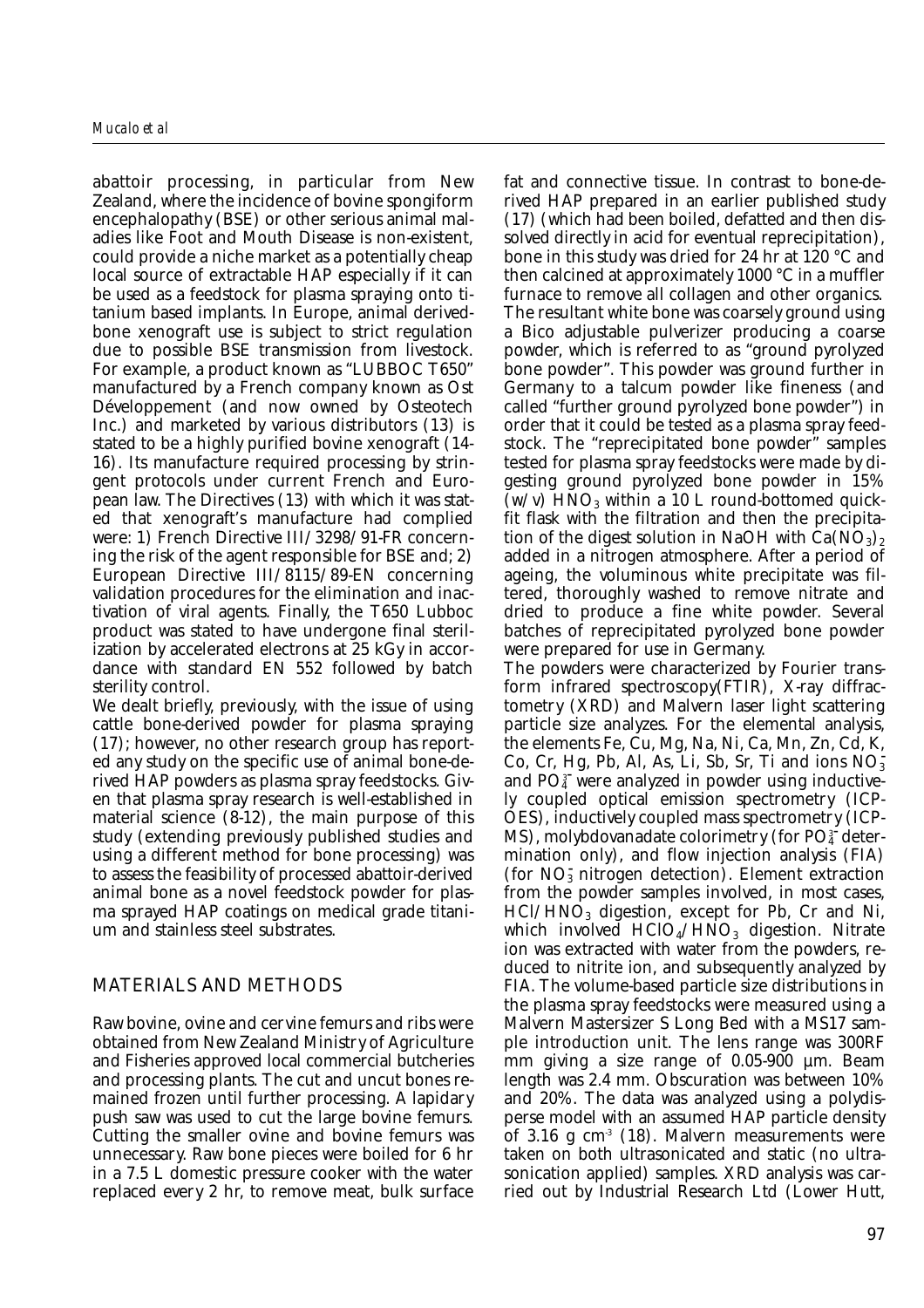New Zealand) and performed on both the plasma spray feedstock powders and the plasma sprayed coatings on the stainless steel and titanium substrates using a Philips PW1700 series automated powder Xray diffractometer with a graphite-diffracted beam monochromator, running at 40 kV and 35 mA using cobalt radiation. Unit cell refinements to obtain information on unit cell dimensions were carried out using software by Industrial Research Ltd (as above). The feedstock powders were shipped to Germany where they were dried at 100 °C for several days prior to use. Pre-sieving using RETSCH-brand wire sieves connected to a vibrating apparatus was carried out on the powders in order to select particle agglomerates between 63 and 100 µm for plasma spraying. Plasma spray coating was performed at the Technical University of Chemnitz, Germany, using a Plasma Technik Lab 1200 VPS plasma coating instrument. Implant grade stainless steel and pure titanium disks  $(40 \times 10 \text{ mm})$  gritblasted with alumina particles immediately prior to coating were used as substrates. Table I summarizes the parameters used in the VPS. Powders were stored in heated, internally stirred canisters immediately prior to supply into the plasma spray lines.

Coatings produced were examined by SEM/energy dispersive X-ray analysis (EDX), first, using a Jeol 840 (Germany) and subsequently using a Hitachi S100 FESEM (New Zealand) equipped with an IXRF system for EDX measurements. EDX measurements performed with the Hitachi unit were measured relative to a calcium and phosphorus standard embodied in fluorapatite manufactured by Microanalysis Consultants (UK) Ltd.

Mechanical testing (Nanyang Technological University, Singapore) was performed on coated samples labeled "Coat5", "Coat 7", "Coat15" and "Coat17" consisting of approximately, respectively, 348 µm, 184 µm, 100 µm and 125 µm thick plasma sprayed HAP coatings from reprecipitated cattle bone on medical grade stainless steel (Coat5, Coat7 and Coat17) and titanium (Coat15). Young's modulus (E) of the coatings was measured through an indentation test using Vickers micro-indentation equipment (CSEM® MHT, Switzerland). The testing was performed and rechecked twice using initially loadings of 50 mN and 300 mN for confirming values with a 100 mN/min loading rate and for 10 sec. The unloading rate was 100 mN/min. During the indentation test for Young's modulus determination, every two points had a distance of 50  $\mu$ m, which was sufficiently long to avoid the influence of previous loading on the following indentation. The microhardness (Vicker's) of the coatings was measured from their polished cross-sections using an

HMV-2000 Shimadzu microhardness tester. A 200 g load (a larger load caused coating fracture) was employed for 15 sec. For each plasma spray coated sample tested, 10 readings were collected for an average value.

# RESULTS AND DISCUSSION

## *Characterization of the powder feedstocks*

The ground pyrolyzed bone powder (prior to its further grinding treatment in Germany) was coarse in texture and had a grainy salt-and-pepper appearance. FTIR spectra of the powder indicated it was composed of crystalline HAP. XRD of the further ground pyrolyzed bone powder confirmed that the bulk of the powder consisted of crystalline HAP containing approximately 7% carbonate (occurring most likely via atmospheric  $CO<sub>2</sub>$  uptake while cooling after pyrolysis completion) with a small amount of periclase (MgO). Malvern measurements of the statically sampled ground pyrolyzed bone powder gave an average particle size represented by the volume weighted mean diameter, i.e. De Broucker mean, D[4,3] of 405 µm. Ultrasonication of the sample caused the  $D[4,3]$  value to drop to 357 µm. The further ground pyrolyzed bone powder had average particle sizes determined by the Malvern Mastersizer in the range 21.5-23 µm for ultrasonicated and static sampling. However, there were no coatings prepared from the further ground pyrolyzed bone powder because it failed to flow through the plasma spray powder flow lines and into the plasma gun.

In contrast, the reprecipitated bone powders were

#### **TABLE I -** INSTRUMENTAL PARAMETERS USED FOR PRODUCING PLASMA SPRAY CALCIUM PHOSPHATE COATINGS IN THE PLASMA TECHNIK LAB 1200 VPS

| Chamber pressure        | 600 mbar Ar                                                      |
|-------------------------|------------------------------------------------------------------|
| Plasma gas              | 60 L min <sup>-1</sup> Ar, 12 L min <sup>-1</sup> H <sub>2</sub> |
| Plasma current          | 600 A                                                            |
| Plasma voltage          | 60-63 V                                                          |
| Plasma power            | 36,000-37,800 W                                                  |
| Spraying distance       | $130 \text{ mm}$                                                 |
| Carrier gas             | Ar                                                               |
| <b>Burning velocity</b> | 5000                                                             |
| No. of passes           | 8                                                                |
| <b>Nozzle</b>           | Dusche type 8 mm                                                 |
|                         |                                                                  |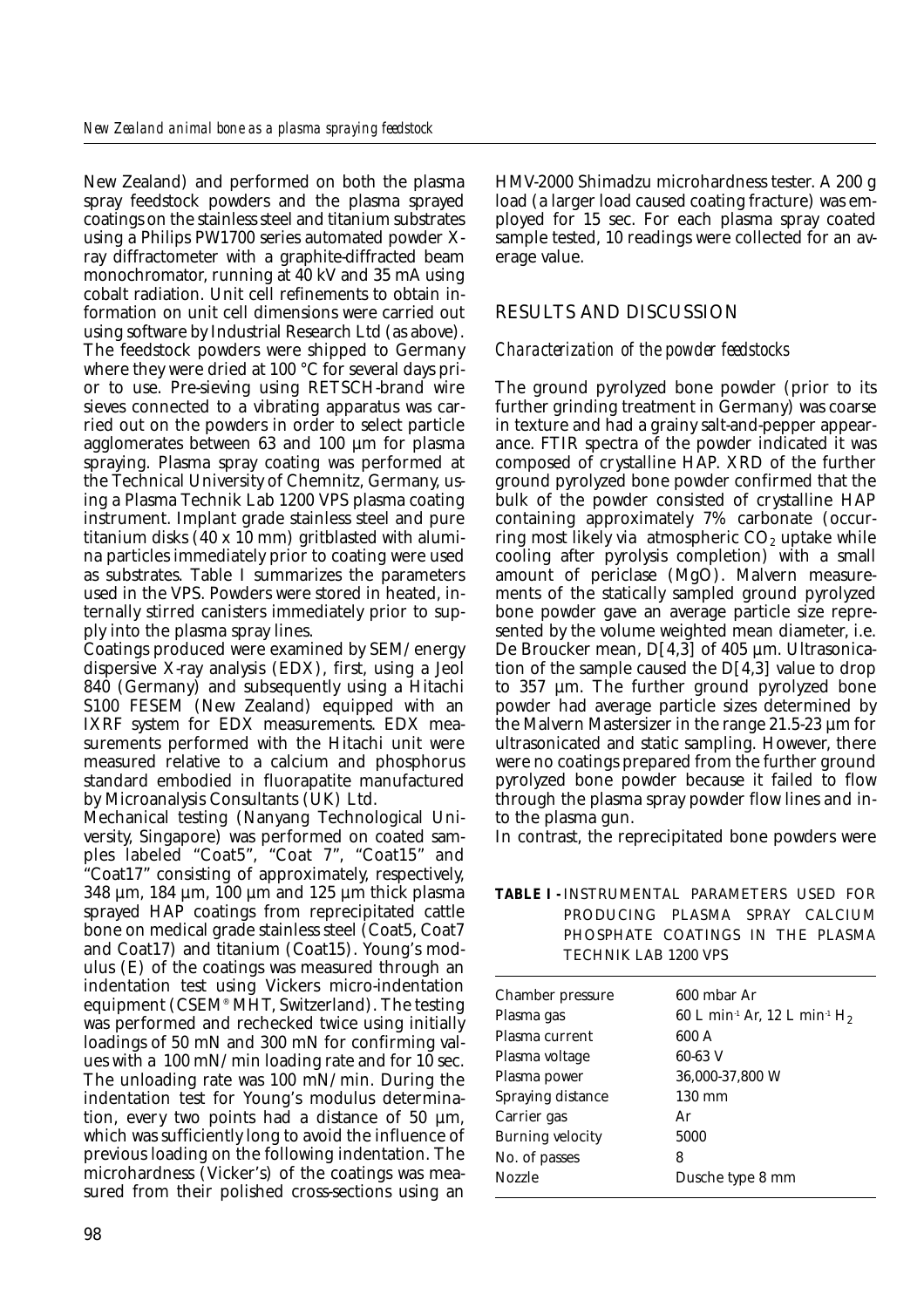

**Fig. 1 -** *SEM showing the typical appearance of the reprecipitated pyrolyzed bone powder particles used for plasma spraying.*

white and fine in texture. The XRD and FTIR traces of the powders indicated a mainly HAP phase with approximately 3% carbonate of poorer crystallinity than the HAP in the further ground pyrolyzed bone powder. SEM analysis of the reprecipitated bone powders showed the typical short rod-like morphology expected for HAP powders (Fig. 1). Statically sampled Malvern Mastersizer measurements of the reprecipitated bone powders before and after sieving demonstrated that the un-sieved powder had a higher  $D[4,3]$  value of 64.7  $\mu$ m than the sieved powder, which had a  $D[4,3]$  value of 38.6 µm. Although the direct comparison of particle size values obtained from metal sieving with those obtained from Malvern measurements was not experimentally valid, the difference in the average particle sizes (between sieved and un-sieved powders) from the statically sampled powders can be regarded as a consequence of the 63-100 µm metal sieving, which eliminated larger particles from the as-prepared powders. Interestingly, if Malvern Mastersizer measurements of sieved and un-sieved powders were acquired with ultrasonication, the average particles size D[4,3] values were close at, respectively, 29.50  $\mu$ m and 23.92  $\mu$ m. This indicated that the primary particle sizes after allowing for the breakup of aggregates in solution by the ultrasonication of the two samples were similar.

Elemental profiles as measured by ICP-OES, ICP-MS, FIA and molybdovanadate colorimetry of the further ground pyrolyzed bone HAP, reprecipitated HAP before sieving and reprecipitated HAP after sieving are shown in Table I. In general, these demonstrated low levels of any potentially toxic heavy metals such as Hg, Cd, and Pb. The Ca:P



**Fig. 2 -** *SEM of the surface of a plasma sprayed HAP coating on medical grade stainless steel from reprecipitated New Zealand animal bone (mixture of cervine, ovine and bovine bone). This represents a coating produced by eight passes of the plasma spray gun over the surface.* 

mole ratio (commonly used to indicate the calcium phosphate phase present) for the powders ranged from 1.70-1.75. This demonstrated that the dominant phase in the powders was HAP  $(Ca_{10}(PO_4)_6)$  $(OH)_2$ , theoretical Ca:P mole ratio = 1.67), although the fact that Ca:P mole ratios were >1.67 indicated carbonated apatite presence in the powders, which agreed with the FTIR and XRD analyzes (see above). The presence of 90-120 ppm nitrate (Tab. II) in the reprecipitated pyrolyzed bone samples was a direct consequence of using nitric acid to digest the pyrolyzed bone powders. The increase in Cu, Fe, Cd, Cr, Ni and Ti levels between the unsieved and sieved reprecipitated bone powders shows the effect of using metal sieves. Although every effort was made to use cleanly dusted sieves, obviously sieving can introduce unwelcome metal contamination in the powders either from the actual sieve itself or possibly from tiny traces of residual powders clinging to the metal screens from previously sieved samples.

#### *Plasma spraying trials*

Initial trials establishing the usability of several reprecipitated pyrolyzed bone powder feedstock batches eliminated all but one of the powders on the basis of the flowability from the storage canisters on the VPS instrument to the supply lines that took the powders directly to the plasma spray nozzle. Therefore, data pertaining to coatings in this study are derived from the use of one batch of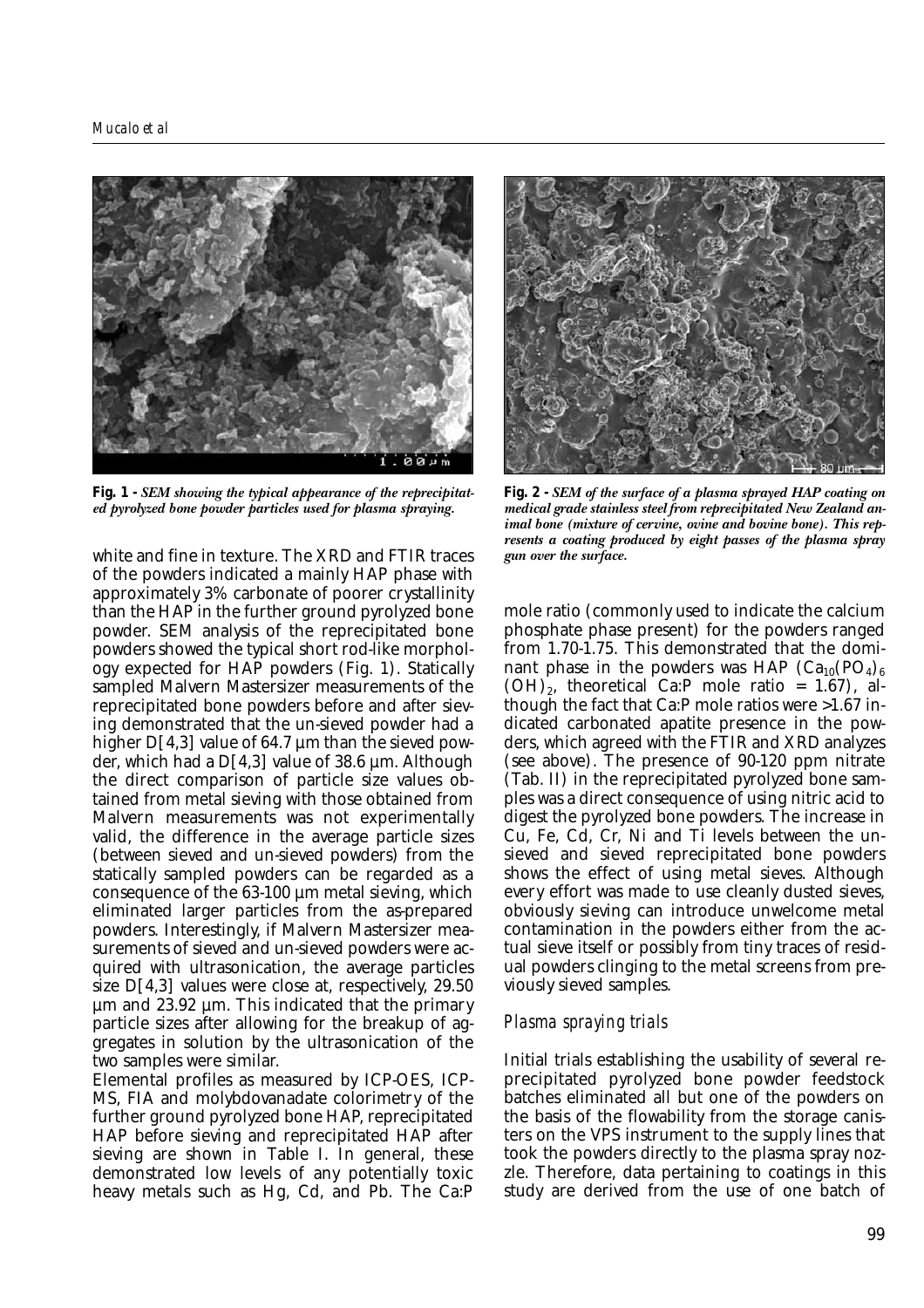



**Fig. 3 -** *SEM of a metallographically prepared cross-section of a plasma sprayed HAP coating on medical grade stainless steel from sieved, reprecipitated New Zealand animal bone (mixture of cervine, ovine and bovine bone). This represents a coating produced by eight passes of the plasma spray gun over the surface. Coating thickness ~ 267 µm.*

**Fig. 4 -** *SEM of a metallographically prepared cross-section of a plasma sprayed HAP coating on medical grade titanium from sieved reprecipitated New Zealand animal bone (mixture of cervine, ovine and bovine bone). This represents a coating produced by eight passes of the plasma spray gun over the surface. Coating thickness ~ 100 µm.*

| AND AFTER SIEVING                |                                         |                                              |                                             |  |  |  |  |  |
|----------------------------------|-----------------------------------------|----------------------------------------------|---------------------------------------------|--|--|--|--|--|
| <b>Element sample</b>            | <b>Further ground</b><br>pyrolyzed bone | <b>Reprecipitated bone</b><br>before sieving | <b>Reprecipitated bone</b><br>after sieving |  |  |  |  |  |
| Ca $(\%)$                        | 40                                      | 40                                           | 38.4                                        |  |  |  |  |  |
| P(%)                             | 17.76                                   | 17.64                                        | 17.46                                       |  |  |  |  |  |
| Ca:P mole ratio                  | 1.74                                    | 1.75                                         | 1.70                                        |  |  |  |  |  |
| $Mg$ (%)                         | 0.67                                    | 0.65                                         | 0.53                                        |  |  |  |  |  |
| Na (%)                           | 0.95                                    | 1.61                                         | 0.99                                        |  |  |  |  |  |
| K (ppm)                          | 550                                     | $30$                                         | $30$                                        |  |  |  |  |  |
| Fe (ppm)                         | 107                                     | 172                                          | 239                                         |  |  |  |  |  |
| Cu (ppm)                         | 34.9                                    | 5.1                                          | 35.6                                        |  |  |  |  |  |
| Mn (ppm)                         | 1                                       | 3                                            | $\sqrt{2}$                                  |  |  |  |  |  |
| Zn (ppm)                         | 25                                      | 42                                           | 50                                          |  |  |  |  |  |
| Al (ppm)                         | 37                                      | 137                                          | 122                                         |  |  |  |  |  |
| As (ppm)                         | $\mathbf{1}$                            | 1.3                                          | $\mathbf{1}$                                |  |  |  |  |  |
| Cd (ppm)                         | 0.04                                    | 0.06                                         | 0.44                                        |  |  |  |  |  |
| $Cr$ (ppm)                       | $\boldsymbol{2}$                        | 1                                            | 21                                          |  |  |  |  |  |
| Hg (ppm)                         | < 0.05                                  | < 0.05                                       | < 0.05                                      |  |  |  |  |  |
| Ni (ppm)                         | 13                                      | $\boldsymbol{2}$                             | 611                                         |  |  |  |  |  |
| Pb (ppm)                         | 1.6                                     | 2.8                                          | 1.7                                         |  |  |  |  |  |
| Li (ppm)                         | 15.1                                    | 8.2                                          | 7.1                                         |  |  |  |  |  |
| $NO3$ -N, nitrate nitrogen (ppm) | $\mathbf{1}$                            | 120                                          | 90                                          |  |  |  |  |  |
| Sb (ppm)                         | 1.7                                     | 2.1                                          | 2.1                                         |  |  |  |  |  |
| Sr (ppm)                         | 379                                     | 192                                          | 230                                         |  |  |  |  |  |
| Ti (ppm)                         | $<4$                                    | $<4\,$                                       | 90                                          |  |  |  |  |  |

| TABLE II - ELEMENTAL PROFILES OF BONE AFTER PYROLYSIS AT 1000 °C AFTER CRUSHING AND FURTHER |  |  |  |  |  |  |
|---------------------------------------------------------------------------------------------|--|--|--|--|--|--|
| GRINDING. AND HAP POWDERS REPRECIPITATED FROM ACID-DIGESTED PYROLYZED BONE BEFORE           |  |  |  |  |  |  |
| AND AFTER SIEVING                                                                           |  |  |  |  |  |  |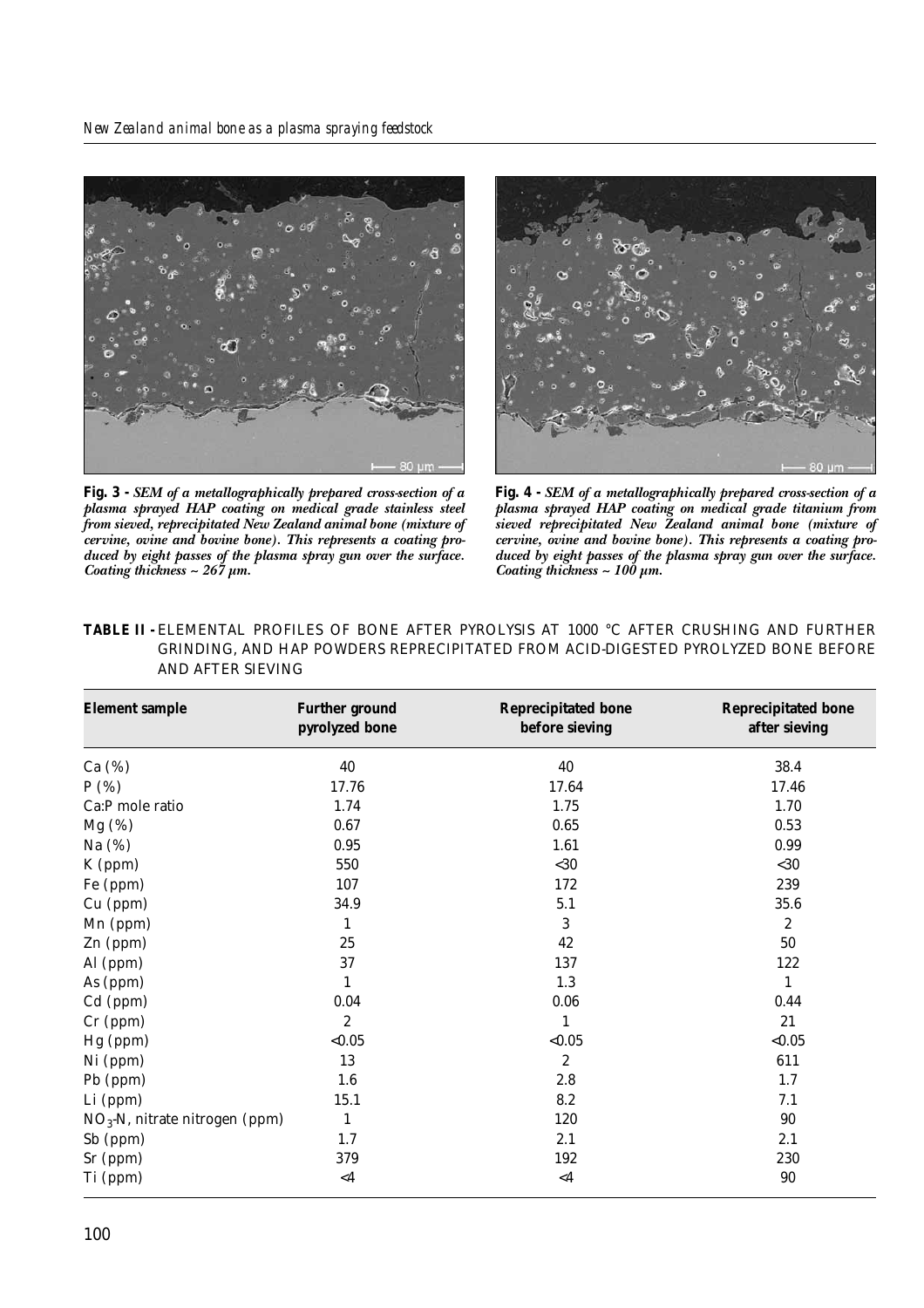

**Fig. 5 -** *XRD patterns of plasma sprayed HAP coatings from reprecipitated animal bone formed on a) stainless steel substrates and b)*

sieved, reprecipitated pyrolyzed bone powder. The failure of the other powders was perceived to be a rheological problem, possibly caused by agglomeration of the fine particulate matter in the powders, which precluded their smooth flow into the plasma spray lines. This impasse occurred at the powder entry point from the bottom of the storage canisters into a revolving plate containing a shallow groove into which powder from the canisters was meant to drop.

### *Evaluation and characterization of the plasma sprayed coatings produced*

In general, plasma sprayed coatings produced on both titanium and stainless steel substrates were adherent not exhibiting any outwardly obvious signs of flakiness or spalling. The texture of the coatings was rough in nature and possessed a slight brown discoloration believed to be caused by dust impurity uptake during cooling or from other feedstock materials used in the spraying chamber during earlier spraying experiments. Coating thickness (as measured, approximately, by the differences in the micrometer-measured thicknesses of the disks before and after the plasma sprayed coating application) ranged from 100-400 µm. Figure 2 shows a SEM illustrating the typical appearance of a plasma sprayed HAP coating on medical grade stainless steel produced from the reprecipitated bone powder. The surface demonstrated the characteristic molten splat-like appearance expected of plasma sprayed HAP coatings (19). SEM micrographs of the surface coatings on both the stainless steel and the pure titanium disks showed practically identical

morphological characteristics. The SEM micrographs of metallographically prepared cross-sections of the coating on stainless steel in epoxy resin (Fig. 3) demonstrated porosity and some cracking, although not to the extent to cause any spalling of the material from the substrate. The cross-sections of the plasma sprayed coatings on the titanium disks were similar in nature apart from the appearance of relatively more cracking and porosity (Fig. 4). Quantitative EDX analyzes and Ca:P mole ratio calculations of the plasma sprayed calcium phosphate coating surfaces mainly gave values in the range 1.6-1.8, additional evidence that the coating material consisted largely of HAP (theoretical Ca:P molar ratio =  $1.67$ ).

XRD analysis of the plasma sprayed coatings of the reprecipitated pyrolyzed bone plasma sprayed onto stainless steel substrates and onto titanium substrates are illustrated in, respectively, Figure 5a and b. Coatings prepared on stainless steel for the three samples examined gave essentially identical diffraction patterns indicating that the same phases had been consistently formed during spraying. The phases formed were found to be HAP (major phase),  $\alpha$ -tricalcium phosphate, tetracalcium phosphate  $(Ca_4O(PO_4)_2)$  and CaO (all minor phases), in agreement with results obtained from a preliminary study (17) on plasma spraying using differently prepared animal bone-derived feedstock powders.

The XRD pattern of plasma sprayed coatings prepared on titanium substrates, despite being slightly different in appearance to those of the coatings on stainless steel (Fig. 5b), showed that the coatings had the same phase distribution. The difference in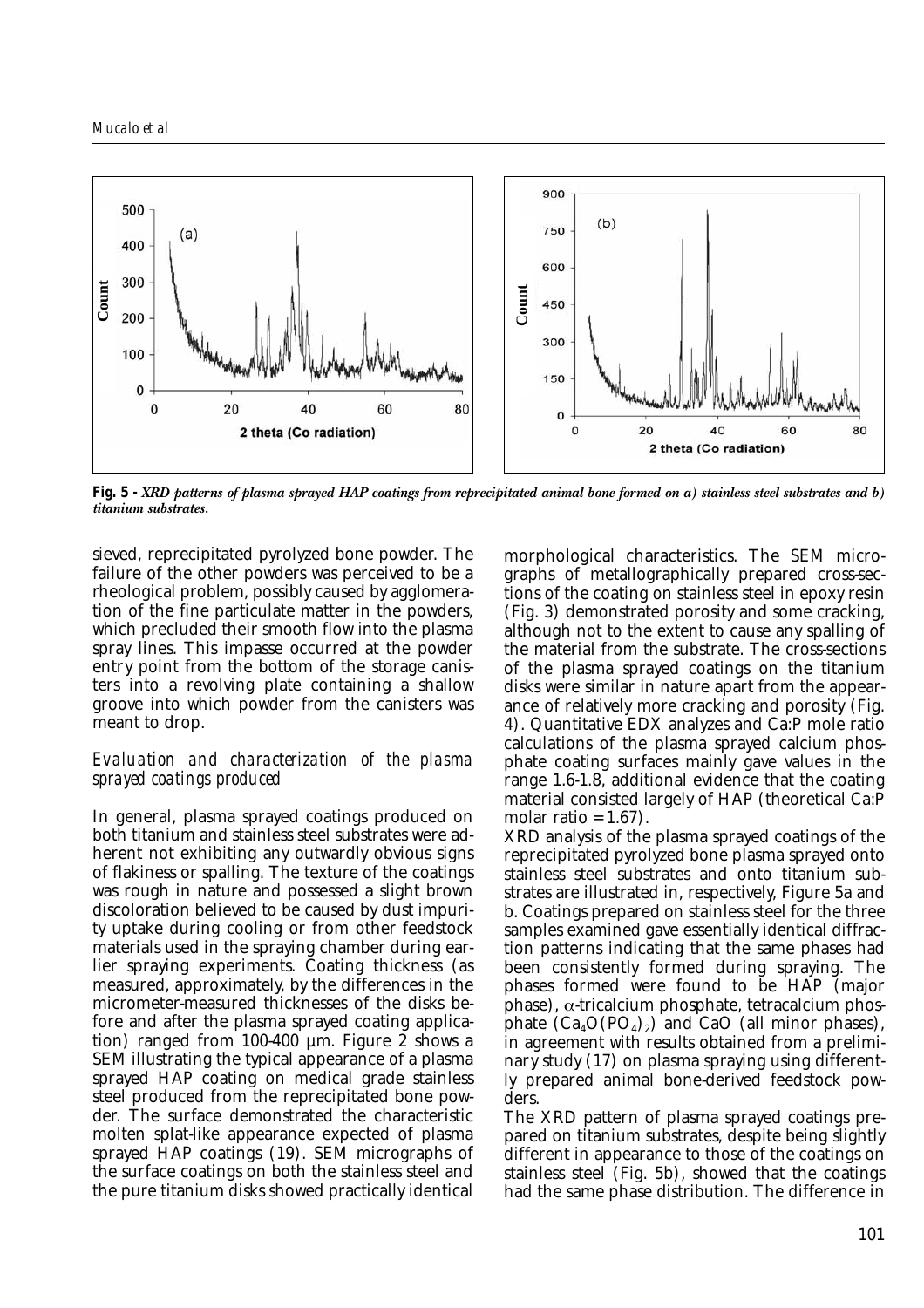spectral appearance was caused by the HAP phase exhibiting pronounced preferential orientation with the "c" axis normal to the titanium surface (this is obvious from viewing the unusually high intensity of the peak at approximately 30°, 2 theta in Figure 5b relative to the peak at the same 2 theta value in Figure 5a). It was not clear why this preferential crystallite orientation occurred on titanium and not on stainless steel, but it could be caused by the crystallographic texture of the particular grade of titanium used due to its manufacture, which could predispose HAP coatings to form with a specific epitaxy form on the surface. The preferred orientation phenomenon was not observed in plasma sprayed coatings of animal derived calcium phosphate on the thin rectangular titanium plates used in an earlier preliminary study (17).

Young's modulus and Vicker's microhardness measurements on four coated specimens consisting of plasma sprayed stainless steel and titanium substrates showed that the coatings produced had good mechanical characteristics (Fig. 6). The values obtained for both Young's modulus and Vicker's microhardness were noticeably influenced by the overall thickness of the coatings produced. The thicker coatings (Coat5, Coat7 samples with a thickness of approximately 348 µm and 185 µm respectively) gave high Young's modulus values of 85-87 GPa, whereas the Coat15 and the Coat17 samples (with a thickness of approximately 100 µm and 125 µm respectively) gave lower Young's modulus values of 22-24 GPa. For Vicker's microhardness, the  $HV<sub>200</sub>$  values obtained from the Coat5/Coat7 and Coat15/Coat17 samples were in the range, respectively, 286-275 and 168-176.

The thicker coated samples gave exceptionally high Young's modulus values compared to values of 19- 31 GPa reported in earlier studies of plasma spray coated HAP (20). This suggests that the cattle bonederived feedstock powders could produce coatings that acquire very favorable mechanical characteristics with sufficient thickness.

In conclusion, these studies demonstrated that animal bone-derived HAP powders are viable feedstock powders, which can be successfully applied to medical grade titanium and stainless steel by plasma spraying to produce mechanically strong coatings. Under the conditions employed in this study, plasma spraying led to a coating that mainly consisted HAP with some minor phases such as  $\alpha$ -tricalcium phosphate, tetracalcium phosphate and CaO. The importance that the prepared powders possess the correct rheological characteristics was also highlighted in this study, with several of the prepared feedstock powders not used for plasma



**Fig. 6 -** *Summary of (top) Young's modulus and (bottom) Vicker's microhardness data for HAP derived from reprecipitated sintered cattle bone plasma spray coated on stainless steel (Coat5, Coat7, Coat17) and on titanium (Coat15) (see text for details). Error bars in the measurements are shown.* 

spraying due to the mechanical agglomeration of particles, which prevented them from flowing into the plasma spraying powder flow lines. This study also demonstrated that animal bone can be easily turned into HAP for coating biomedical implants; therefore, adding value to a previously low value waste material and, in addition, benefiting the environment by preventing or reducing the unnecessary dumping of abattoir-derived bone. Potential limitations or increases in processing costs could include bone supply and the need to ensure rigorous processing to exclude organic traces such as fat and protein. For example, although New Zealand has no BSE incidence in its cattle, it could be necessary in any commercial processing protocol to ensure that the material is subjected to prolonged dry heat >600 °C to remove any traces of proteinaceous matter to allay concerns about prions (21). However, the presence of a base reprecipitation step in this study coupled with sintering or hypochlorite treatment of the bone more than satisfies this condition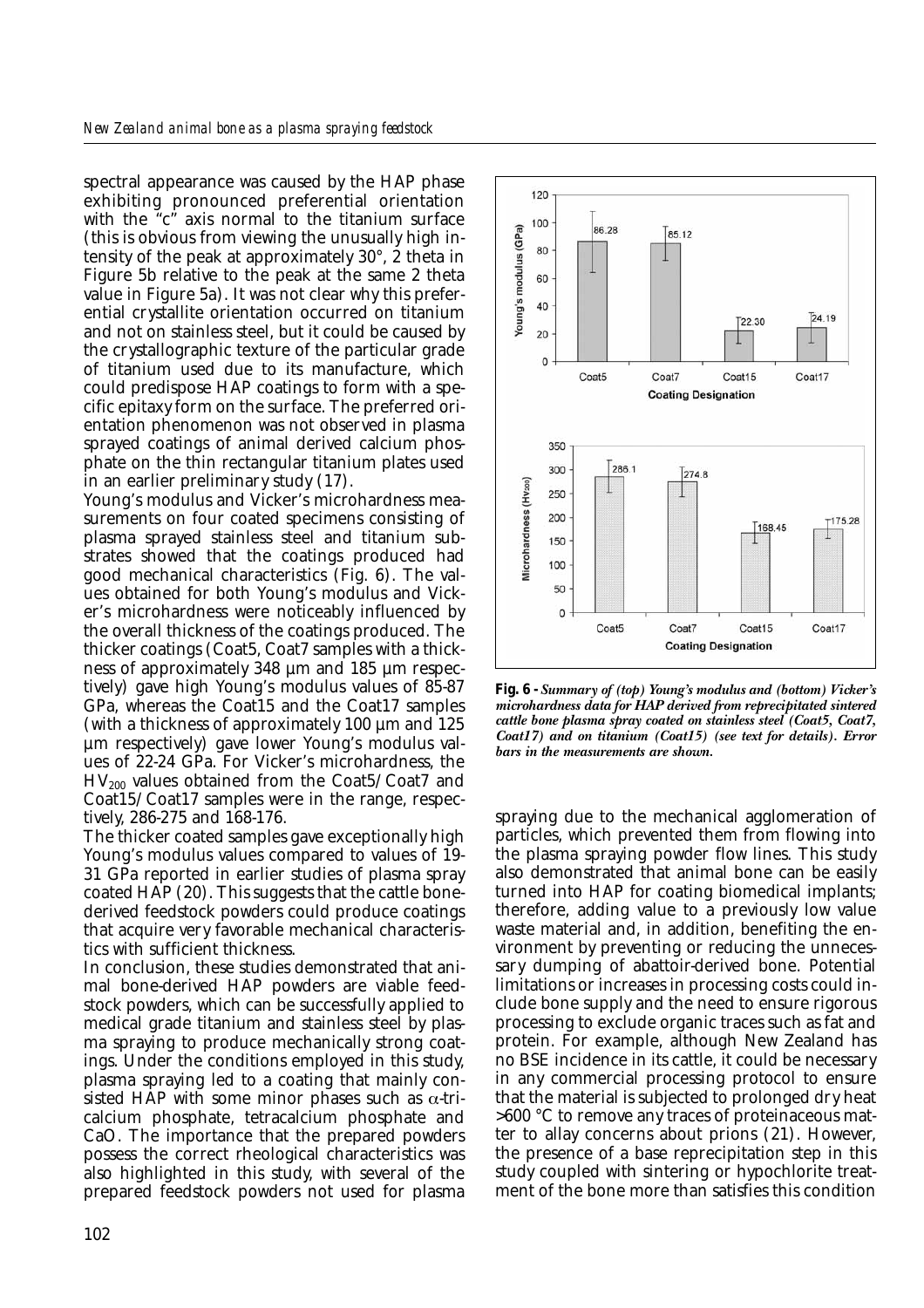for the removal of all organic or proteinaceous matter that risks BSE transmission (22). A major challenge in the manufacture is to produce from naturally variable bone products, a consistent feedstock powder with the correct rheological properties to flow reliably into plasma flow supply lines and form uniform thick coatings.

Finally, the true biocompatibility of plasma spray coated implants made from animal-derived HAP feedstocks requires testing. Given that the material is effectively plasma sprayed with reprecipitated calcium deficient HAP, the likely biocompatibility is expected to be comparable, if not identical, to similar coatings derived from synthetically sourced HAP. In fact, the hydroxycarbonate apatite xenoimplants developed in our laboratories from defatting and deproteination of New Zealand bovine cancellous bone cubes have been recently clinically tested (23) and found to be osteoconductive in a sheep model. This paints a very positive picture of cattle bone materials as candidates for plasma spray feedstocks and promises to be an issue worth pursuing in future studies in this area.

#### ACKNOWLEDGEMENTS

*The authors would particularly like to express their gratitude to the DAAD in Germany for providing the financial assistance for MRM to carry out the plasma spraying at TU-Chemnitz. The New Zealand Foundation for Research, Science and Technology is acknowledged for their funding assistance of this research under their Public Good Science Funding (PGSF) program.*

Alf Harris and Helen Turner are acknowledged for assistance with the SEM/EDX and Malvern Mastersizer measurements at Waikato. We are grateful to Mr Martin Ryan of Industrial Research Ltd, Gracefield for his XRD analyses of the powders and coatings. In Chemnitz, we are grateful to Herr Maik Glauer for performing the plasma spraying as well as to Herr Kohl and other staff from the workshop for technical assistance with the cutting of the metallic samples for plasma spraying. Associate-Professor Michael K.A. Khor of Nanyang Technological University in Singapore is thanked warmly for performing the mechanical testing of the plasma spray coatings.

Address for correspondence: *Dr. M.R. Mucalo Chemistry Department University of Waikato Private Bag 3105 Hamilton - New Zealand m.mucalo@waikato.ac.nz*

#### REFERENCES

- 1. de Groot, K. Clinical applications of calcium phosphate biomaterials: a review. Ceramics International 1993; 19: 363-6.
- 2. Song L, Gosain AK, Amarante MT, et al. Optimising osteoinduction with hydroxyapatite biomaterials. Surg Forum 1998; 49: 663-5.
- 3. Suchanek W, Yoshimura M. Processing and properties of hydroxyapatite-based biomaterials for use as hard tissue replacement implants. J Mater Res 1998; 13: 94-117.
- 4. Rey C. Calcium phosphates for medical applications. In: Amjad Zahid ed. Calcium Phosphates in Biological and Industrial Systems 1998: 217-351.
- 5. Gosain AK, Persing JA. Biomaterials in the face: benefits and risks. J Craniofac Surg 1999; 10: 404-14.
- 6. Chow LC. Calcium phosphate cements: chemistry,

properties, and applications. Materials Research Society Symposium Proceedings (Mineralisation in Natural and Synthetic Biomaterials) 2000: 27-37.

- 7. Vallet-Regi M. Ceramics for medical applications. J Chem Soc Dalton Trans 2001: 97-108.
- 8. Gottschling S, Kohl R, Engel A, Oel HJ. Characterisation of plasma sprayed hydroxyapatite coatings on titanium tooth root implants. Ceramic Transactions 1995; 48: 201-13.
- 9. Kweh SWK, Khor KA, Cheang P. Plasma sprayed hydroxyapatite (HA) coatings with flame-spheroidised feedstock: microstructure and mechanical properties. Biomaterials 2000; 21: 1223-34.
- 10. Sun L, Berndt CC, Gross KA, Kucuk A. Material fundamentals of plasma sprayed hydroxyapatite coatings: a review. J Biomed Mater Res 2001; 58: 570-92.
- 11. Lee TM, Wang BC, Yang YC, Chang E, Yang CY. Comparison of plasma sprayed hydroxyapatite coat-